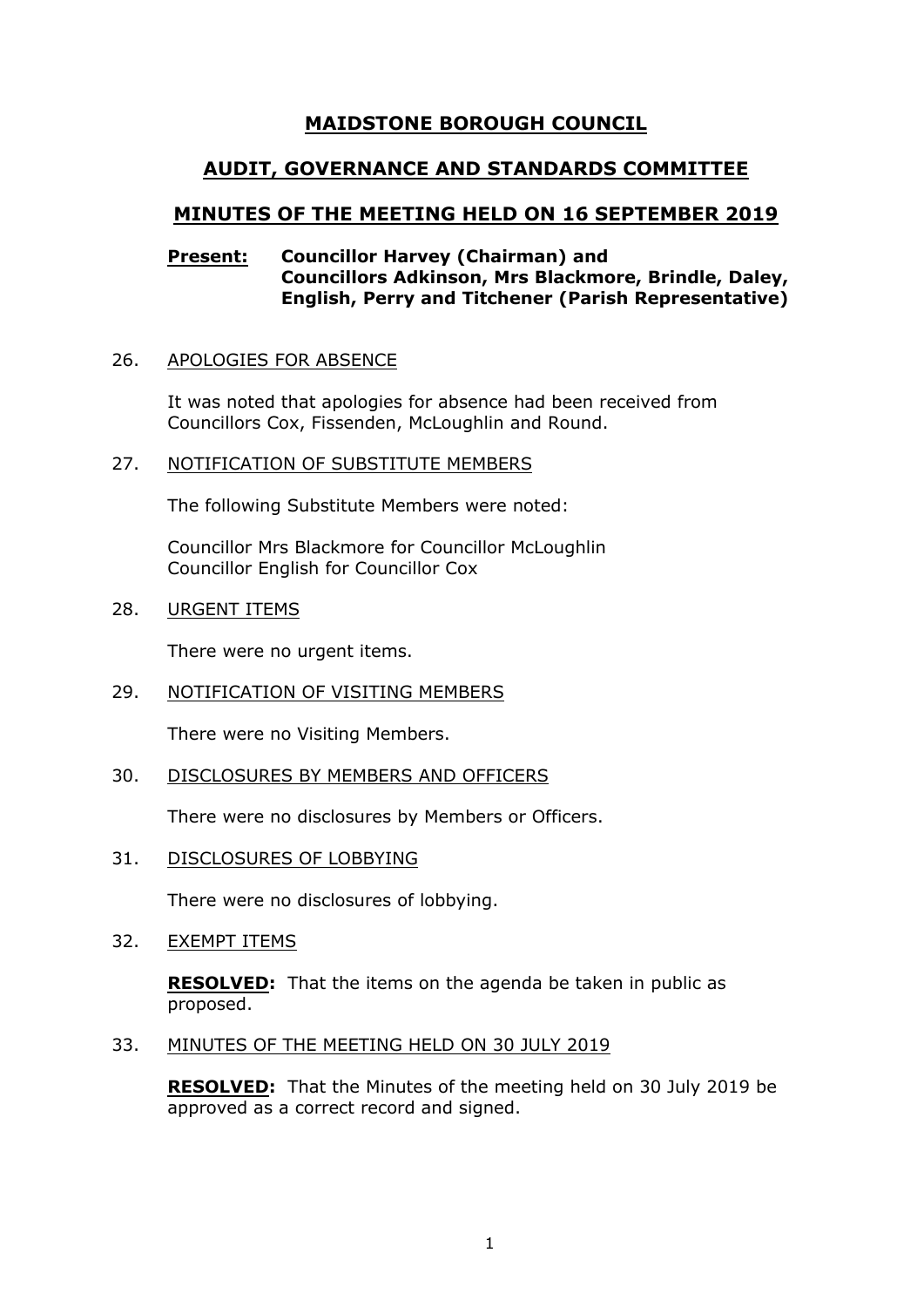## 34. QUESTION AND ANSWER SESSION FOR MEMBERS OF THE PUBLIC

There were no questions from members of the public.

#### 35. COMMITTEE WORK PROGRAMME 2019/20

The Committee considered its work programme for the remainder of the Municipal Year 2019/20.

**RESOLVED:** That the Committee work programme for the remainder of the Municipal Year 2019/20 be noted.

#### 36. ANNUAL COMPLAINTS REPORT 2018/19

The Information and Corporate Policy Officer introduced his report providing an overview of how the Council had performed in responding to service complaints during the financial year 2018/19. The report also included details of the Local Government and Social Care Ombudsman Annual Review Letter 2019. It was noted that:

- The Council had received 568 stage 1 complaints in 2018/19 compared to 728 in the previous year, a decrease of 22%. Of the 568 stage 1 complaints, 181 (31.9%) were upheld and 109 were escalated to the second stage of the Council's complaints process. Of the 109 stage 2 complaints, 18 (16.5%) were upheld.
- The services with the highest volume of stage 1 complaints were Waste, Parking, Council Tax and Development Management. Parking Services and Waste Services responded to all complaints received within 10 working days. Only 2 complaints (3.8%) about Development Management were not responded to within the target of 10 working days of receipt. The services with the highest stage 2 escalation rates were Development Management, Parking, Waste and Planning Enforcement. When a complaint was escalated to stage 2, an investigation was conducted by the Head of Policy, Communications and Governance, and a response was provided within 20 working days. Against this target, 99 (90.8%) stage 2 complaints were responded to in time.
- The Local Government and Social Care Ombudsman had reviewed 38 complaints and made decisions on 37 complaints in 2018/19. There were 9 detailed investigations and 3 complaints were upheld.

During the discussion, concerns were expressed about the efficiency of the Council's telephone system and also about the need to improve user experience of the Council's website. It was suggested that it was sometimes difficult to address complaints to the correct department.

The Director of Finance and Business Improvement replied that the aim was to ensure that customers have a positive experience when contacting the Council. The Council did monitor the number of telephone calls that are dropped and the time taken to answer them, and he had regular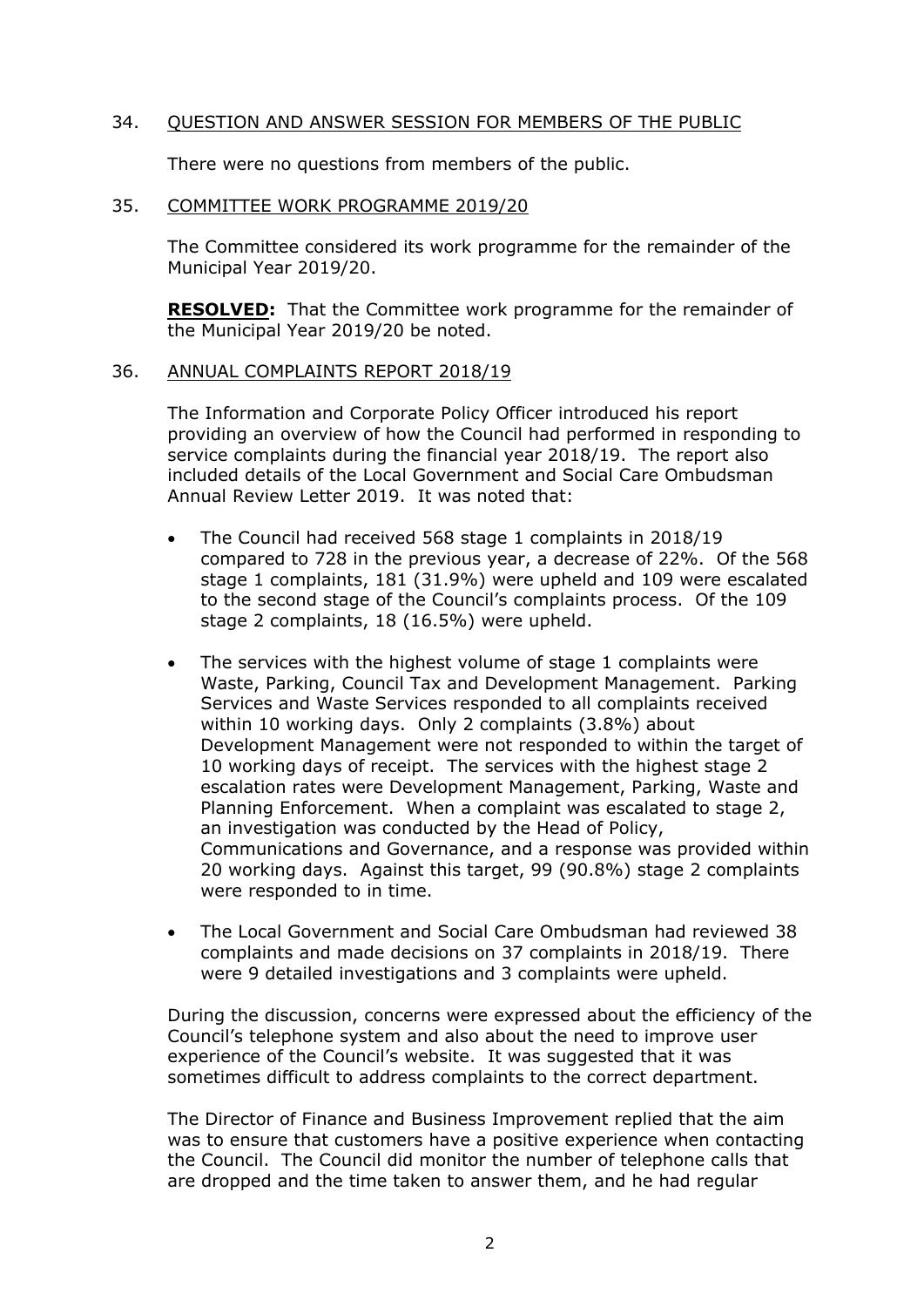discussions with the Customer Services Manager about the statistics. There were other channels for reaching the Council such as email, direct lines and voicemail. There was also dialogue with Councillors about the website. It was under continual development and maintained in-house so it could be adapted in response to any issues.

In response to questions, the Officers explained that:

- In 2018/19 a total of £723 in monetary compensation was offered to complainants. This included a payment of £250 in respect of a complaint received and upheld by the Local Government and Social Care Ombudsman. The Council also offered other remedies such as extending subscriptions or waiving fees. Advice and guidance was being offered to Service Managers to ensure that compensation payments are recorded correctly.
- In terms of benchmarking performance against that of other Boroughs, further data was awaited to enable a full comparison to be made.
- The complaints policy had been amended to make the definition of a complaint clearer to ensure that the correct process is followed and the desired outcome is not delayed.
- Judicial reviews were not treated as part of the complaints process, the final stage of which was referral to the Local Government and Social Care Ombudsman.

Members expressed satisfaction with the Council's performance in responding to complaints and were pleased to note the number of compliments that had been received.

**RESOLVED:** That the Council's performance on complaint management in 2018/19 and the Local Government and Social Care Ombudsman's Annual Review Letter 2019 be noted.

# 37. COMPLAINTS RECEIVED UNDER THE MEMBERS' CODE OF CONDUCT AND INVESTIGATION INTO THE RELEASE OF EXEMPT INFORMATION CONTRARY TO PART I OF SCHEDULE 12A TO THE LOCAL GOVERNMENT ACT 1972

The Head of Legal Partnership and Monitoring Officer presented a report providing an update on complaints received under the Members' Code of Conduct during the period 15 January 2019 to date. The report also set out the results of an investigation into the release of exempt information contrary to paragraph 3 of Part 1 of Schedule 12A to the Local Government Act 1972 and actions to be taken to help manage the risk of exempt information being made public. It was noted that:

 Since the last report to the Committee on 14 January 2019, there had been 5 new Parish Council complaints. One complaint was rejected because it failed the Legal Jurisdiction Criteria Test; one complaint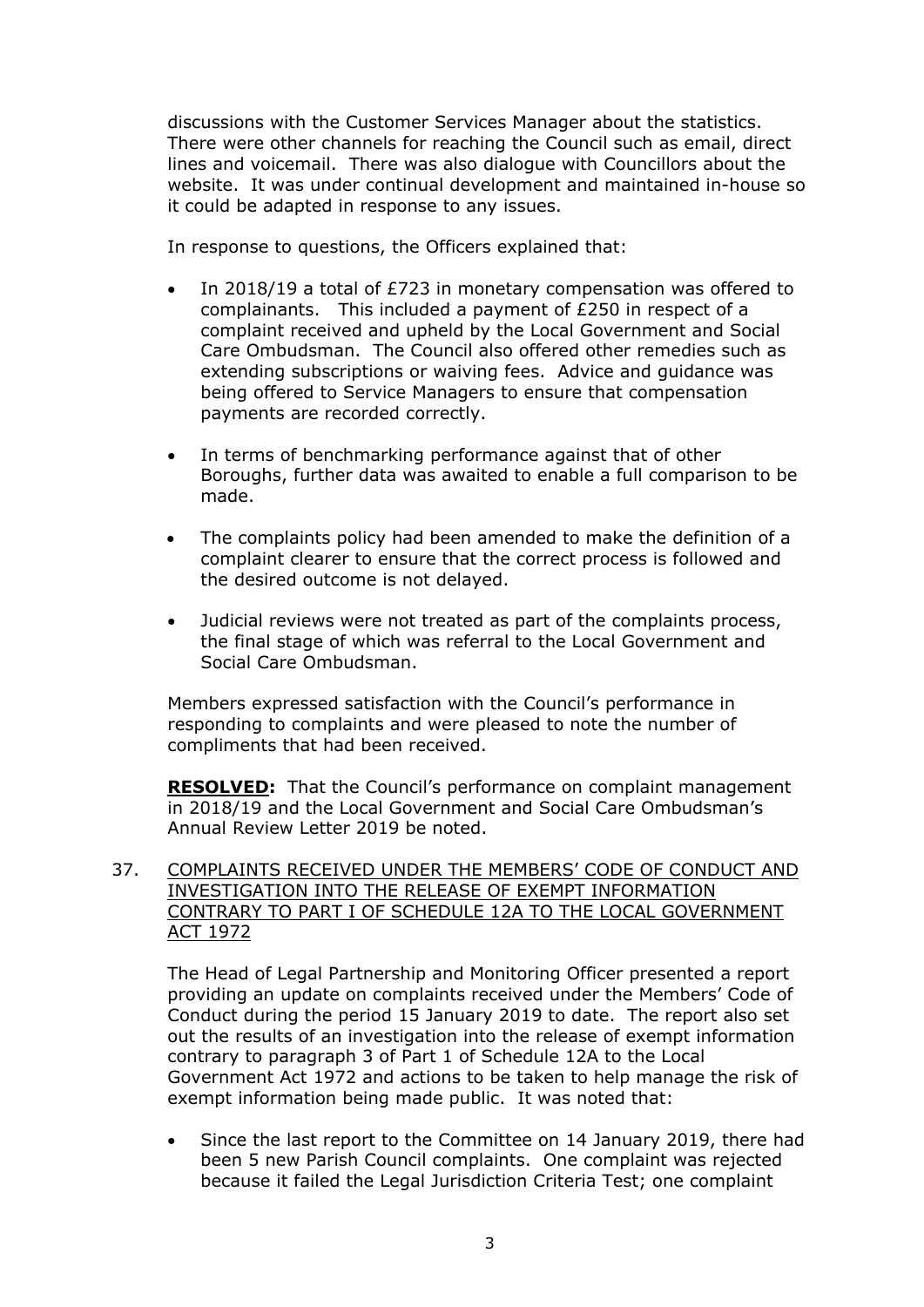was rejected because it failed the Local Assessment Criteria Test, but there was a recommendation that appropriate training be undertaken; two complaints were resolved informally and the Subject Members undertook training; and the outcome of Police inquiries was awaited before the assessment of the fifth allegation was completed.

 The investigation into the release of exempt information had not been able to establish, based on the balance of probabilities, who was, or who may have been, responsible for the exempt information being leaked to the press.

Rather than noting, the Committee approved the actions to be taken to help manage the risk of exempt information being made public and requested that the actions be referred to the Democracy and General Purposes Committee to review how they are implemented.

# **RESOLVED:**

- 1. That the contents of the report be noted.
- 2. That the following be approved as a result of the investigation into the release of exempt information. Actions to help manage the risks will be taken as follows:
	- i. A training course will be made available to Members on Media training and insight;
	- ii. Officers will be provided with training from Democratic Services on how to structure reports to minimise the information required to be taken in Part II of a meeting;
	- iii. Regular meetings with Communications will be offered to all Group Leaders to review, plan and schedule public relations, as appropriate, for Council activities; and
	- iv. Tighter control of exempt information, via named checking in of information after a meeting, will be implemented by Democratic Services.
- 3. That the actions be referred to the Democracy and General Purposes Committee to review how they are implemented.

## 38. UPDATE TO THE COVERT SURVEILLANCE AND ACCESS TO COMMUNICATIONS DATA POLICY AND GUIDANCE NOTES

The Trainee Lawyer Corporate Governance introduced his report outlining proposed amendments to the Covert Surveillance and Access to Communications Data Policy and Guidance Notes (the "Policy") to address the recommendations set out in the report of the Investigatory Powers Commissioner's Office following their inspection in June 2018. It was noted that:

 The revised Policy incorporated the up to date guidance produced by the Surveillance Commission and also amendments to the Regulation of Investigatory Powers Act (RIPA) in relation to communications data.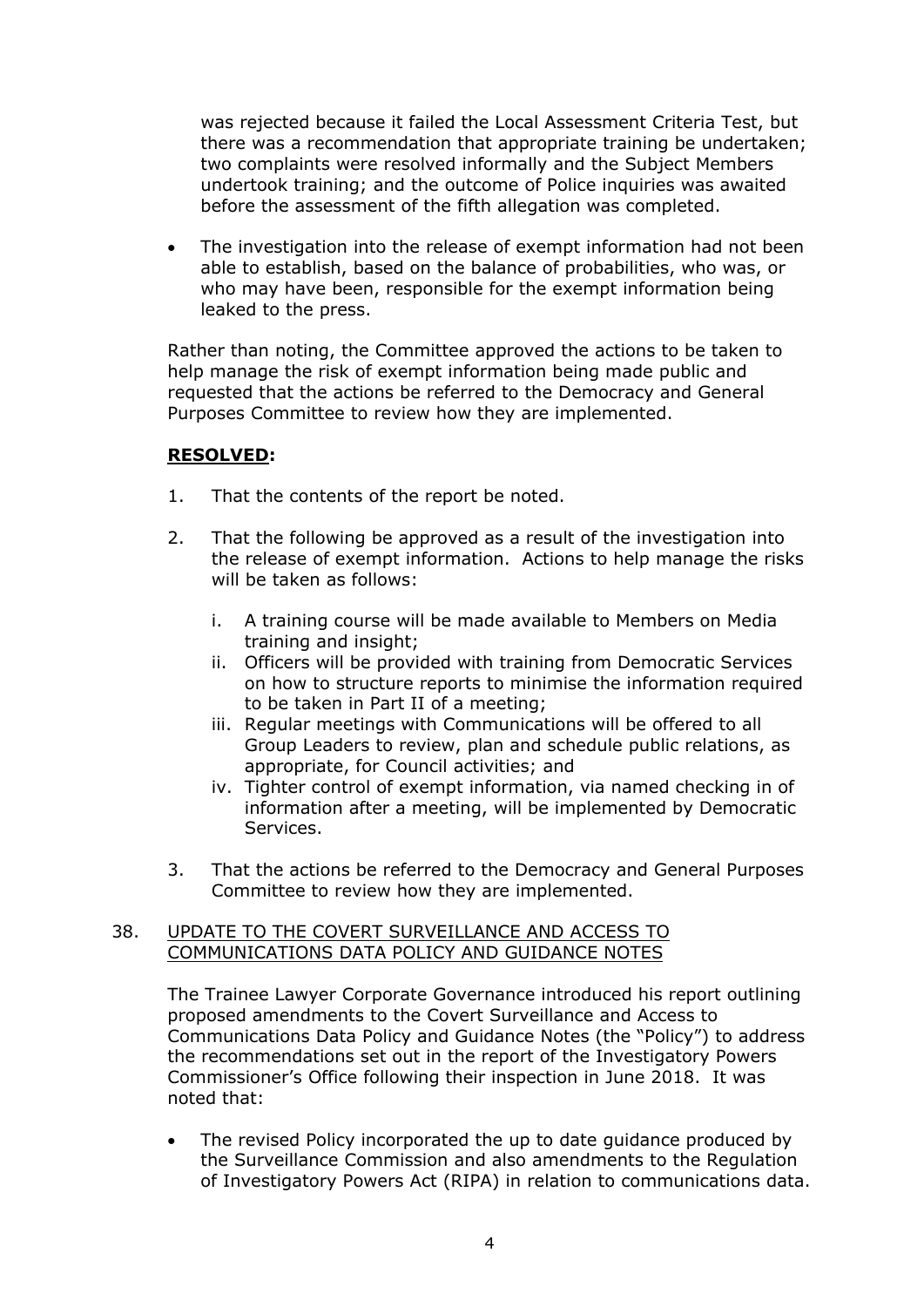The Council had not authorised any activity under RIPA since 2012. However, there was a risk of litigation and challenge if authorisations were incorrectly given in the future without proper understanding of the current requirements. The actions set out in the Inspector's report and the Officer's report to the Committee would mitigate any such risks.

In response to questions by Members, the Head of Legal Partnership advised the Committee that she could not comment on surveillance equipment used by Parish Councils if indeed they did undertake covert activities. As local authorities, it would be their responsibility to comply with the legislation. She would review the report to see whether amendments were required to reflect the use of mobile CCTV systems by the Council and equipment part funded by the Council or used by contractors working on behalf of the Council, and report back to the Committee. She would also review the Policy to ensure that it is gender neutral.

It was suggested and agreed that the Officers be requested to arrange for an item to be included on the agenda for the next meeting of the Parish Liaison Committee to highlight Parish Councils' obligations under RIPA.

# **RESOLVED:**

- 1. That subject to the points raised in the discussion, the revised Covert Surveillance and Access to Communications Data Policy and Guidance Notes ("the Policy") be approved in order to meet the recommendations set out in the IPCO's report, specifically:
	- a) the addition at section 4.2 of the Policy that urgent oral authorisations can no longer be relied upon;
	- b) the update at section 2.7.3 of the Policy to remove reference to urgency provisions and add the requirement to record the date that any authorisations are given;
	- c) the addition at section 1.8 of the Policy highlighting the requirement for the Co-ordinating Officer to ensure training is carried out at regular intervals; and
	- d) the addition at section 1.39 of the Policy that a register shall be kept in the Central Record containing a list of all online Council profiles utilised and a record of their use when carrying out surveillance of social media sites.
- 2. That the Officers be requested to arrange for an item to be included on the agenda for the next meeting of the Parish Liaison Committee to highlight Parish Councils' obligations under RIPA.

# 39. CONTRACT MANAGEMENT UPDATE

The Head of Commissioning and Business Improvement introduced her report setting out details of progress on the planned improvements to contract management across the Council following an Internal Audit review completed in November 2018. It was noted that: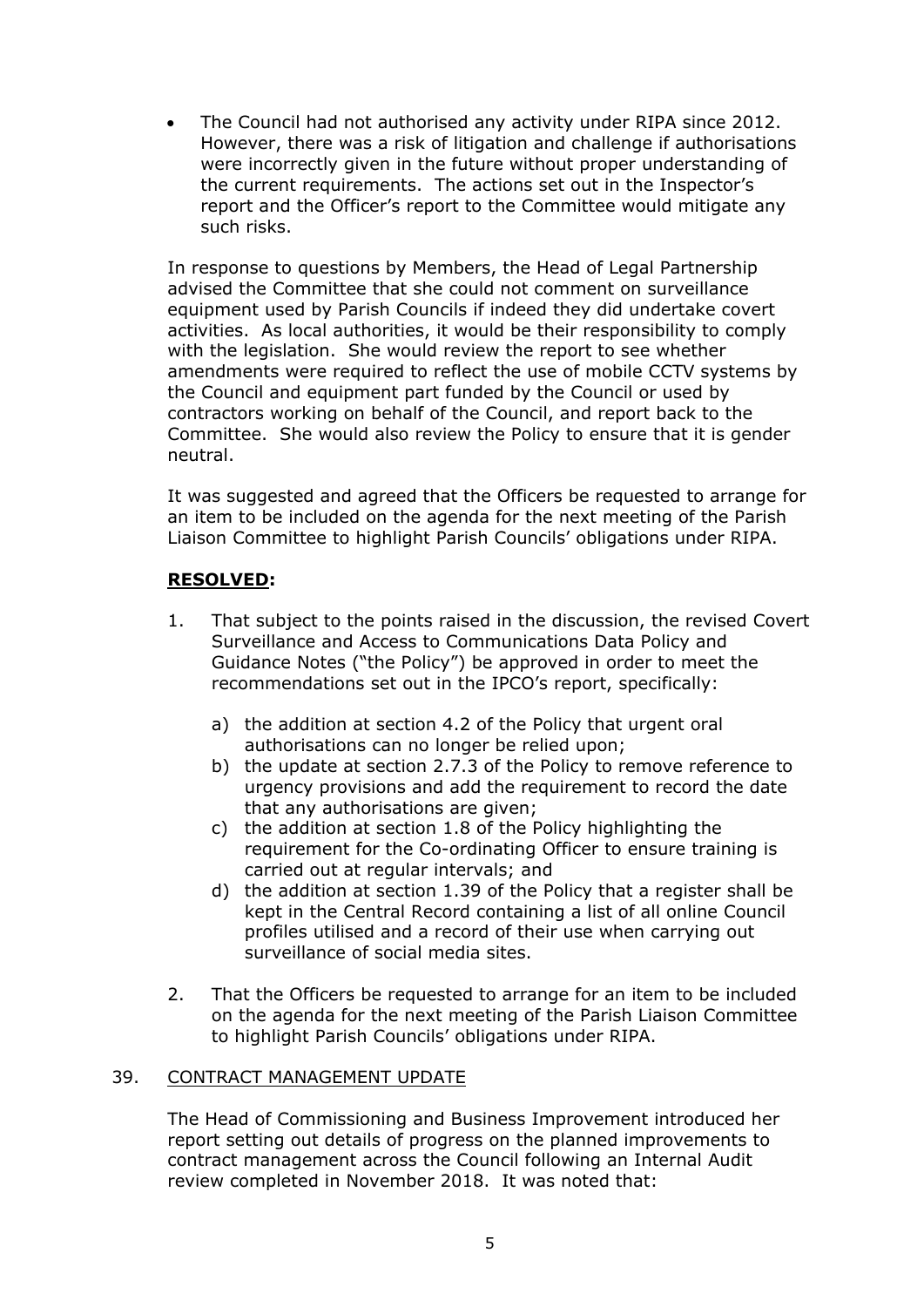- Contract management received a Weak level of assurance from an Internal Audit review in November 2018. The Internal Audit report concluded that, whilst there was clearly good practice in the management of the leisure and culture contracts, improvement in contract management was required corporately.
- An update on contract management was presented to the Committee in March 2019. Good progress had been made in the six months since that last report. All but one of the recommendations from the Internal Audit review had been fully addressed and significant progress had been made on the one outstanding recommendation. The Internal Audit team had now reassessed the assurance rating for contract management to Sound.

In response to a question about the Internal Audit assurance rating and whether there was scope for further improvement, the Head of Audit Partnership explained that there were four assurance ratings: Poor, Weak (adverse ratings), Sound and Strong. Sound was a level that the Council should be satisfied with, but contract management, like all areas of the Council's business, remained in the Audit Universe and would be revisited periodically at which point it might receive a Strong assurance rating. For the purpose of correcting deficiencies, the aim was to achieve a positive assurance level and allow the Service to move on from there.

**RESOLVED:** That progress to improve contract management corporately be noted.

## 40. ANNUAL ACCOUNTS 2018/19 UPDATE

The Interim Head of Finance introduced his report updating the Committee on the completion of the external audit of the Council's 2018/19 Statement of Accounts and setting out the External Auditor's updated Audit Findings Report. It was noted that:

- An unqualified audit opinion on the Accounts was issued by Grant Thornton (the External Auditor) on 16 August 2019. As the date of issue was beyond the statutory publication deadline of 31 July 2019, full compliance with the Accounts and Audit Regulations 2015 was not possible. The primary reason for the late opinion was the exceptional resourcing pressures experienced by the External Auditor. The circumstances that led to the delayed opinion were not unique to Maidstone with the professional press reporting that over 40% of opinions missed the deadline nationally this year.
- The updated Audit Findings Report identified two adjustments to the financial statements that resulted in a £3,531,000 adjustment to the Comprehensive Income and Expenditure Statement, but there was no impact on the General Fund outturn.

In response to questions, the Director of Finance and Business Improvement advised the Committee that: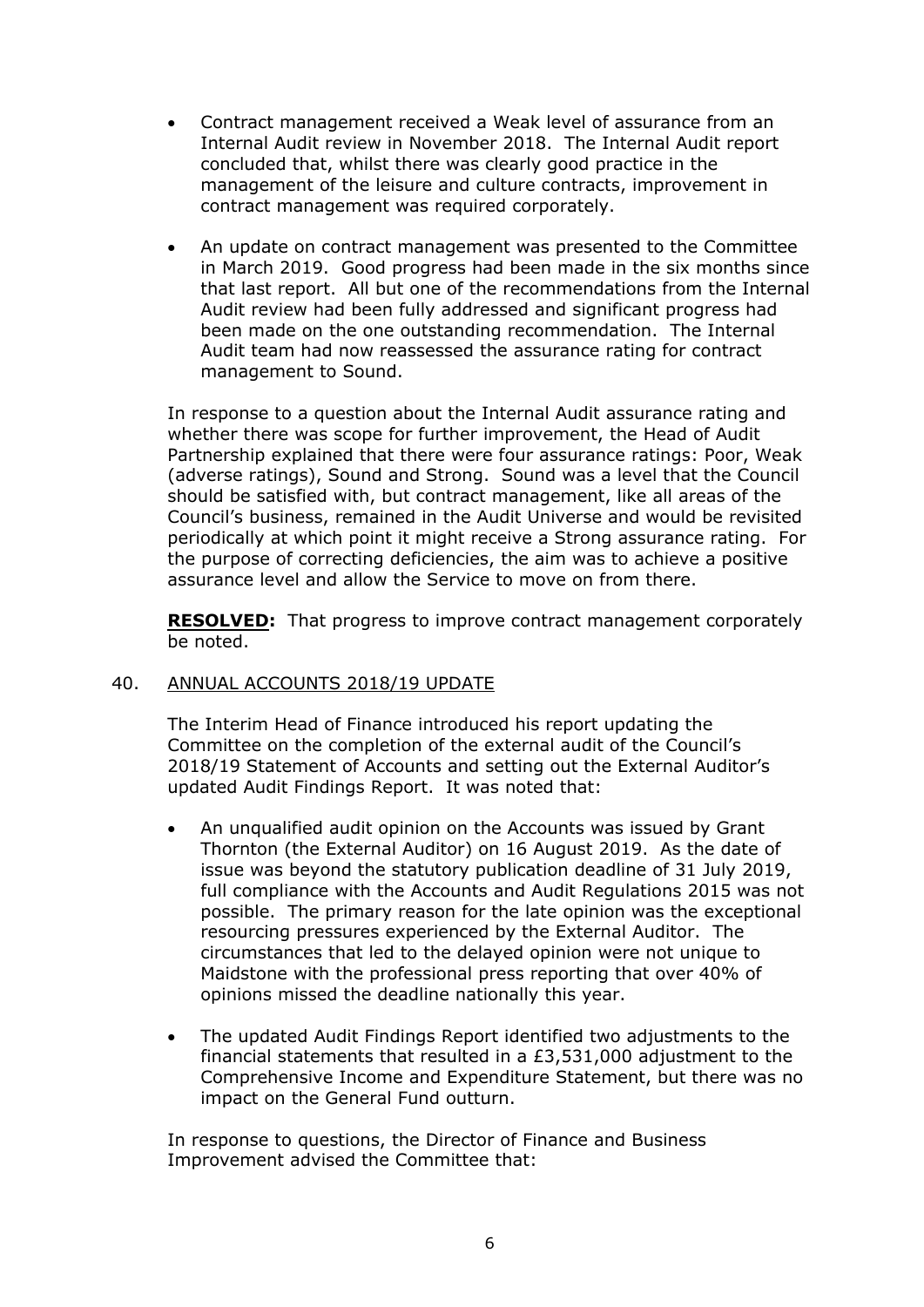- At the meeting of the Committee held on 30 July 2019, the representative of the External Auditor said that it was anticipated that the audit opinion would be issued the following day. In his view, the External Auditor had underestimated the amount of work they still needed to do and it was very disappointing that it had taken until 16 August 2019 to conclude the outstanding audit work and issue an opinion. It would be reasonable for Members to challenge the representatives of Grant Thornton who would be present at the next meeting as to the reasons for the delay.
- He did not think there was anything the Council could have done because it had acted in good faith based on what the External Auditor had said. There was a wider issue which had been addressed in the local government press that auditors, not just Grant Thornton, who had been auditing local authorities had struggled to deliver audits with the reduced fees they were now charging. The Council would be seeking assurances from Grant Thornton that this situation would not occur next year.
- The Council had not been charged any additional audit fees in connection with the delayed opinion.
- From a client perspective, going forward, it was necessary to have a reliable set of accounts ready for the External Auditor to look at, to obtain a firm commitment from the External Auditor on the timing of the audit and to allow sufficient time before 31 July for proper consideration by the Committee.
- A full actuarial valuation of the Pension Fund was required every three years. The latest full actuarial valuation was completed in 2016 so a full actuarial valuation would be taking place this year.

Members indicated that they wished to ask questions of representatives of the External Auditor relating to the delay in issuing the audit opinion.

**RESOLVED:** That the External Auditor's updated Audit Findings Report, attached as Appendix 1 to the report of the Interim Head of Finance, be noted.

## 41. BUDGET STRATEGY - RISK ASSESSMENT UPDATE

The Director of Finance and Business Improvement introduced his report providing an update on the budget risks facing the Council.

The Director of Finance and Business Improvement explained that:

- The two principal budget risks continued to be uncertainty about future local government funding arrangements and the potential financial consequences of a disorderly Brexit.
- There had been one further development since the report was written which was that the Chancellor had announced next year's spending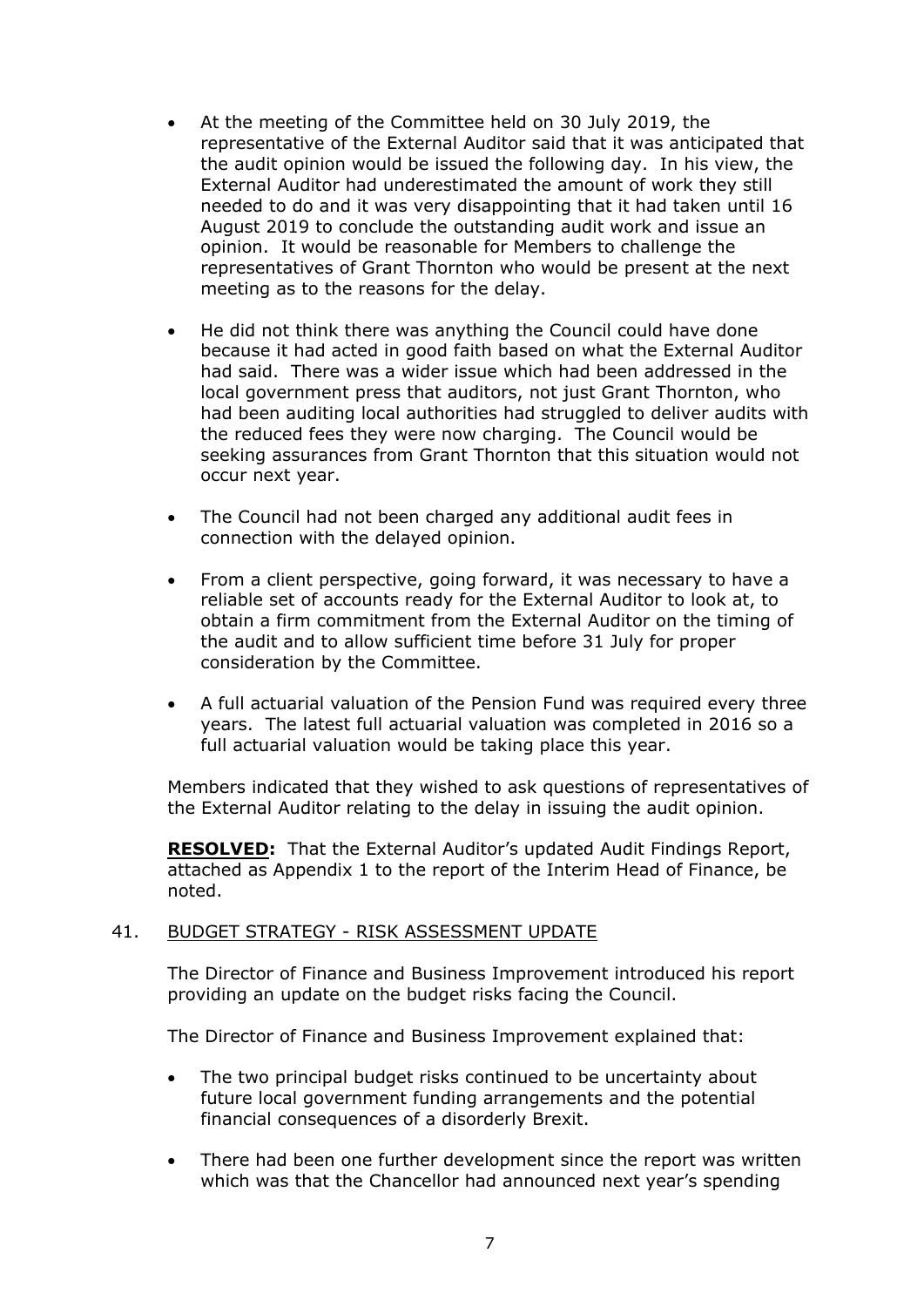round. It was now known that the Government was assuming a Council Tax referendum limit of 2% although that was still subject to consultation and had not been finally agreed. The Business Rates baseline was going to be increased by the rate of inflation. There was, therefore, more certainty for next year, but there was still a risk in the longer term about the funding of local government so it was not proposed to change the rank rating of the risk at this time.

**RESOLVED:** That the updated risk assessment of the Budget Strategy, attached as Appendix A to the report of the Director of Finance and Business Improvement, be noted.

## 42. INTERNAL AUDIT CHARTER

The Head of Audit Partnership introduced his report proposing an updated Internal Audit Charter. The Head of Audit Partnership explained that the Charter was a key document setting out the roles and responsibilities of the Council's Internal Audit service and its relationships with Officers and Members. It had been updated to reflect changes in Public Sector Internal Audit Standards (the "Standards") and audit practice, most notably to reflect the Committee's expressed wish to have greater engagement with service areas which receive adverse (i.e. weak or poor) Internal Audit opinions.

In response to questions, the Head of Audit Partnership advised the Committee that:

- He was satisfied that there was sufficient Internal Audit resource in terms of both quantity and expertise to deliver the 2019/20 Internal Audit Plan. The proposed approach to dealing with adverse Internal Audit opinions would involve a small amount of additional work in producing the reports, but it could be managed without compromising any other areas of work.
- Each of the Audit Partnership authorities would be updating their Internal Audit Charters to reflect changes in the Standards and practice.
- The Charter made no changes to the everyday mechanics of the Internal Audit approach and detailed current practice. The Charter and its obligations were referred to in the Internal Audit Plan and as part of the material provided to audit sponsors (Heads of Service etc.) at audit planning stage and when undertaking audits. He was satisfied that the obligations within the Charter were complied with. There was an obligation to regularly review and update the Charter and, in terms of quality, the Internal Audit Service would undergo an External Quality Assessment on conformance with the Standards later in the year and the findings of the assessment would be reported to the Committee in the spring of 2020.